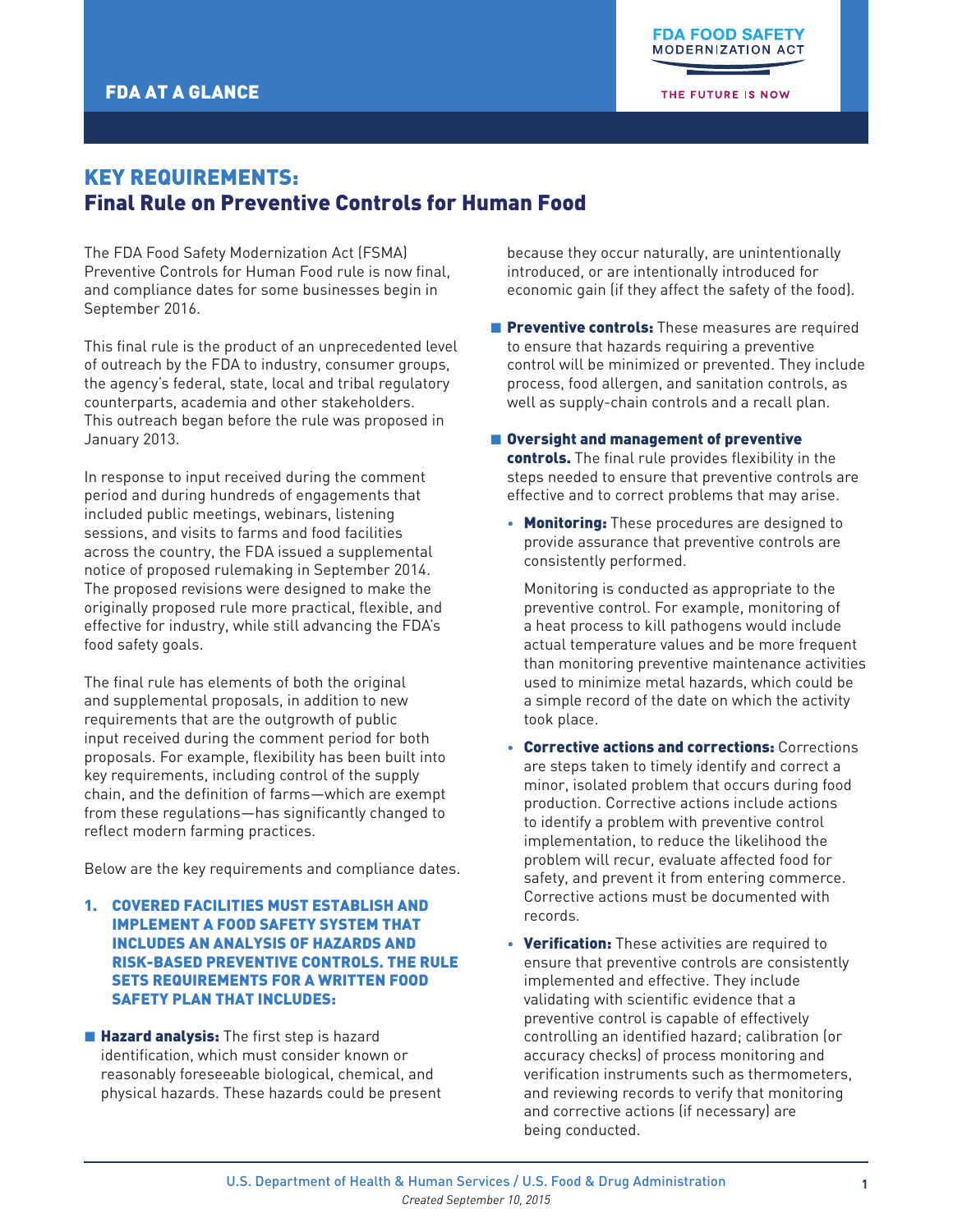THE FUTURE IS NOW

Product testing and environmental monitoring are possible verification activities but are only required as appropriate to the food, facility, nature of the preventive control, and the role of that control in the facility's food safety system. Environmental monitoring generally would be required if contamination of a ready-to-eat food with an environmental pathogen is a hazard requiring a preventive control.

## 2. THE DEFINITION OF A 'FARM' IS CLARIFIED TO COVER TWO TYPES OF FARM OPERATIONS. OPERATIONS DEFINED AS FARMS ARE NOT SUBJECT TO THE PREVENTIVE CONTROLS RULE.

**Firmary Production Farm:** This is an operation under one management in one general, but not necessarily contiguous, location devoted to the growing of crops, the harvesting of crops, the raising of animals (including seafood), or any combination of these activities. This kind of farm can pack or hold raw agricultural commodities such as fresh produce and may conduct certain manufacturing/processing activities, such as dehydrating grapes to produce raisins and packaging and labeling raisins.

The supplemental rule proposed, and the final rule includes, a change to expand the definition of "farm" to include packing or holding raw agricultural commodities (such as fresh produce) that are grown on a farm under a different ownership. The final rule also includes within the "farm" definition companies that solely harvest crops from farms.

**E** Secondary Activities Farm: This is an operation not located on the Primary Production Farm that is devoted to harvesting, packing and/or holding raw agricultural commodities. It must be majority owned by the Primary Production Farm that supplies the majority of the raw agricultural commodities harvested, packed, or held by the Secondary Activities Farm.

This definition for a Secondary Activities Farm was provided, in part, so that farmers involved in certain formerly off-farm packing now fit under the definition of "farm," as the packing is still part of the farming operation. In addition to off-farm produce packing operations, another example of a Secondary Activities Farm could be an operation in which nuts are hulled and dehydrated by an operation not located at the orchard before going to a processing

plant. If the farmer that owns the orchards and supplies the majority of the nuts is a majority owner of the hulling/dehydrating facility, that operation is a Secondary Activities Farm.

■ Primary Production and Secondary Activities Farms conducting activities on produce covered by the Produce Safety Rule will be required to comply with that rule.

#### 3. SUPPLY-CHAIN PROGRAM IS MORE FLEXIBLE, WITH SEPARATE COMPLIANCE DATES ESTABLISHED.

- $\blacksquare$  The rule mandates that a manufacturing/processing facility have a risk-based supply chain program for those raw material and other ingredients for which it has identified a hazard requiring a supply-chain applied control. Manufacturing/processing facilities that control a hazard using preventive controls, or who follow requirements applicable when relying on a customer to controls hazards, do not need to have a supply-chain program for that hazard.
- Covered food facilities are responsible for ensuring that these foods are received only from approved suppliers, or on a temporary basis from unapproved suppliers whose materials are subject to verification activities before being accepted for use. (Approved suppliers are those approved by the facility after a consideration of factors that include a hazard analysis of the food, the entity that will be controlling that hazard, and supplier performance.)
- $\blacksquare$  A facility will not be required to implement a preventive control when an identified hazard will be controlled by a subsequent entity such as a customer or other processor. The facility will have to disclose that the food is "not processed to control (identified hazard)" and obtain written assurance from its customer regarding certain actions the customer agrees to take.
- $\blacksquare$  Another entity in the supply chain, such as a broker or distributor, can conduct supplier verification activities, but the receiving facility must review and assess that entity's documentation of the verification of control of the hazard.
- $\blacksquare$  Separate compliance dates have been established for the supply-chain program provisions so that a food facility will not be required to comply with the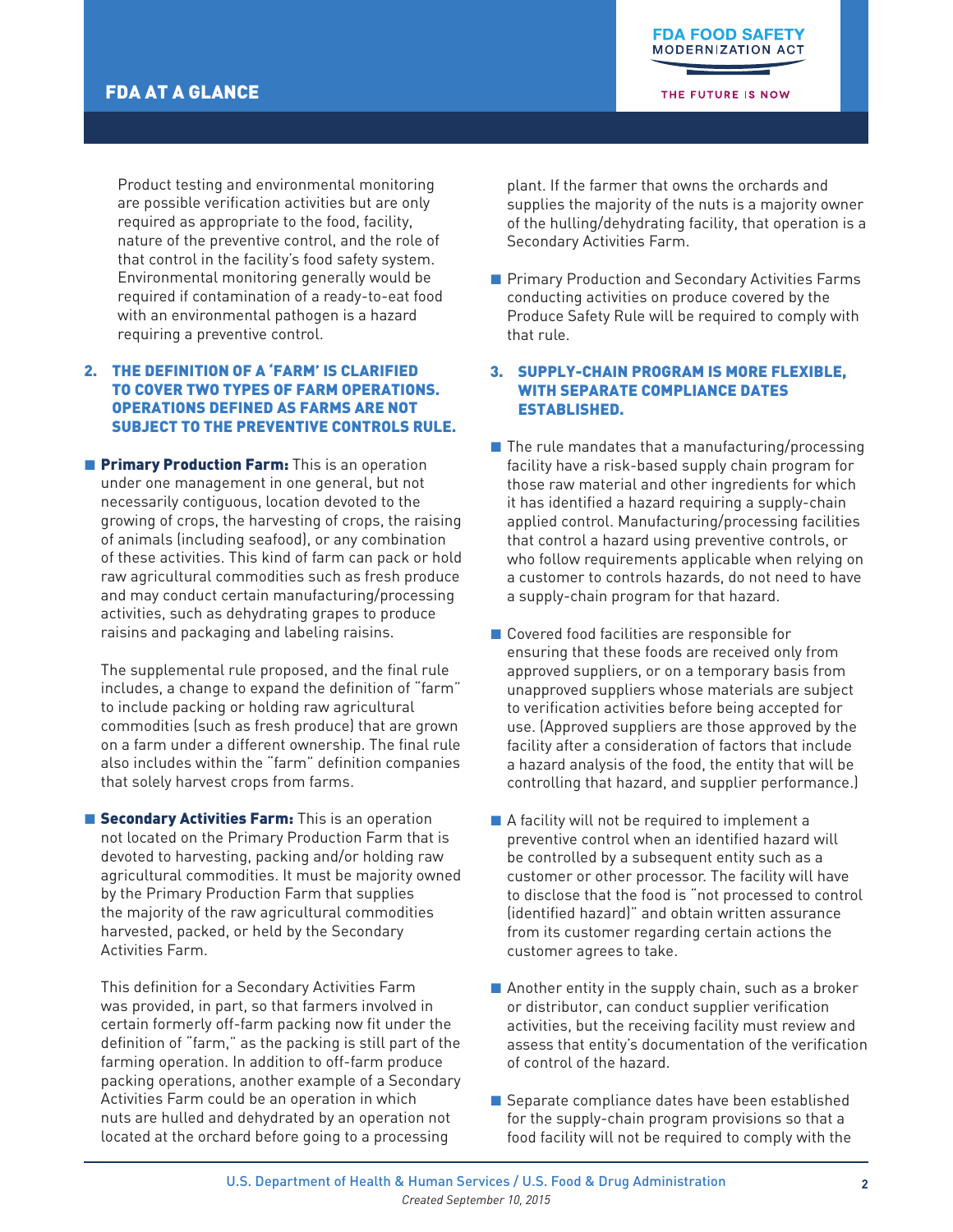## FDA AT A GLANCE

THE FUTURE IS NOW

supply-chain program provisions before its supplier is required to comply with the preventive controls for human food rule or the produce safety rule.

### 4. CURRENT GOOD MANUFACTURING PRACTICES (CGMPS) ARE UPDATED AND CLARIFIED.

- $\blacksquare$  The final rule does not include nonbinding provisions, which are more appropriate for guidance.
- $\blacksquare$  Some of the previously nonbinding provisions, such as education and training, are now binding.
	- Management is required to ensure that all employees who manufacture, process, pack or hold food are qualified to perform their assigned duties.
	- Such employees must have the necessary combination of education, training, and/or experience necessary to manufacture, process, pack, or hold clean and safe food. Individuals must receive training in the principles of food hygiene and food safety, including the importance of employee health and hygiene.
	- Note that there are similar requirements related to preventive controls.
- The FDA's longstanding position that CGMPs address allergen cross-contact is now explicit in the regulatory text.

### COMPLIANCE DATES

Compliance dates for businesses are staggered over several years after publication of the final rule.

**Very small businesses** (averaging less than \$1 million per year (adjusted for inflation) in both annual sales of human food plus the market value of human food manufactured, processed, packed, or held without sale): Three years, except for records to support its status as a very small business (January 1, 2016).

#### ■ Businesses subject to the Pasteurized Milk

**Ordinance** (compliance dates extended to allow time for changes to the PMO safety standards that incorporate the requirements of this preventive controls rule): Three years

- **E** Small businesses (a business with fewer than 500 full-time equivalent employees): Two years
- **E All other businesses:** One year

Compliance dates after publication of the final rule for the requirements of the supply chain program:

- $\blacksquare$  Receiving facility is a small business and its supplier will not be subject to the human preventive controls rule or the produce safety rule: Two years
- Receiving facility is a small business and its supplier will be subject to the human preventive controls rule or the produce safety rule: Two years or six months after the supplier is required to comply with the applicable rule, whichever is later
- Receiving facility is not a small or very small business and its supplier will not be subject to the human preventive controls rule or the produce safety rule: 18 months
- Receiving facility is not a small or very small business and its supplier will be subject to the human preventive controls rule or the produce safety rule: Six months after the supplier is required to comply with the applicable rule

## ASSISTANCE TO INDUSTRY

The FDA is developing several guidance documents on subjects that include:

- Hazard analysis and preventive controls,
- Environmental monitoring,
- Food allergen controls,
- Validation of process controls,
- A Small Entity Compliance Guide that explains the actions a small or very small business must take to comply with the rule.

Plans for training and technical assistance are well under way. They include: